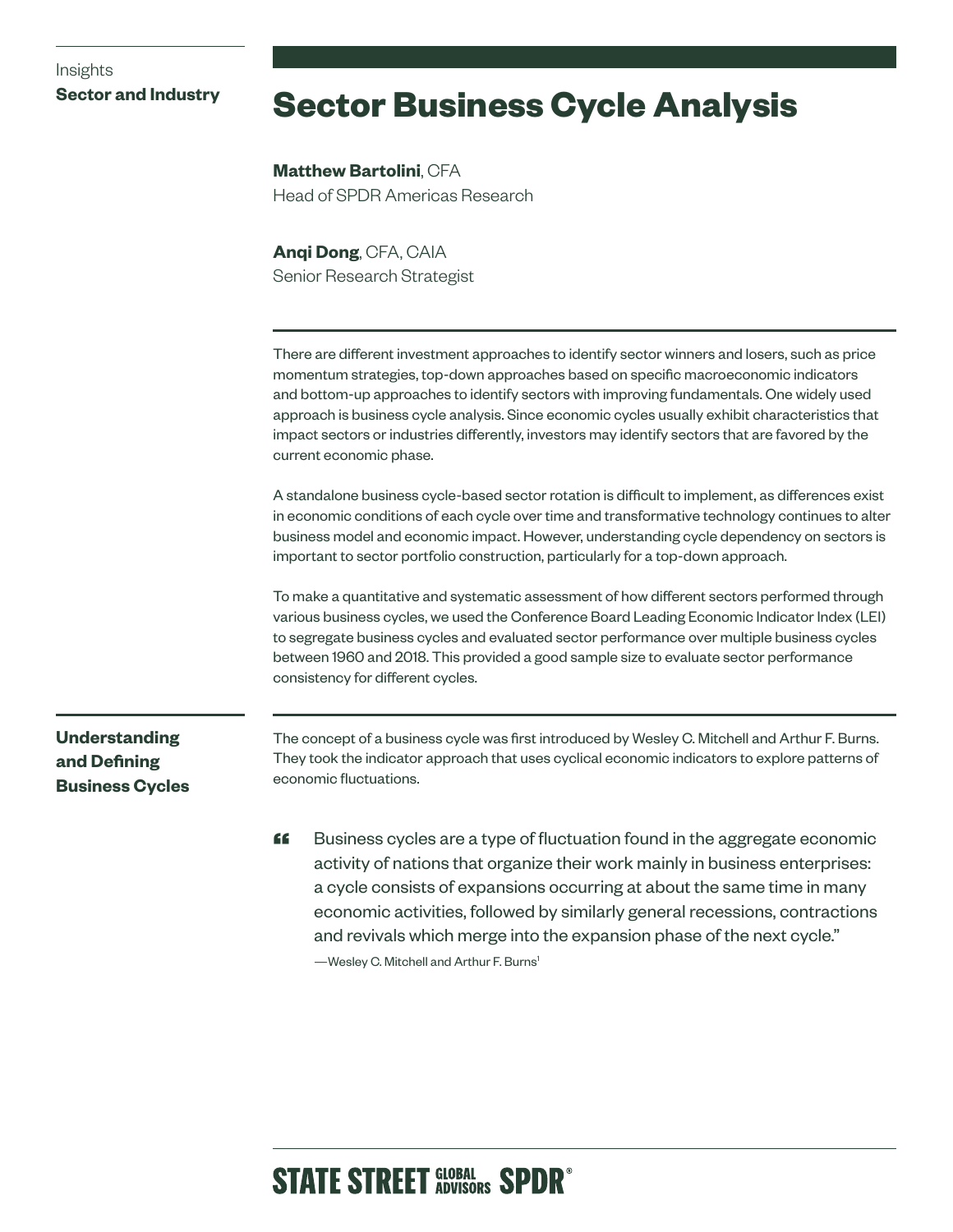First published by the US Department of Commerce as part of the Business Cycle Indicators program in the late 1960s, the Conference Board's LEI Index follows this approach by aggregating 10 economic indicators (see Appendix II) — ranging from employment, business orders and financial conditions to consumer expectations — to summarize common turning-point patterns in economic data. The indicators included in the composite index have survived a wide variety of statistical and economic tests, such as consistency, economic significance, statistical adequacy, smoothness and promptness.

Most of the research on business cycles defines only recession and expansion through identifying peak and trough. However, we believe there are nuances in different stages between a peak and trough. Therefore, we divided the business cycle based on the direction and magnitude of changes of the Conference Board LEI Index.

- **Recession** The LEI Index declines to a trough at an accelerating pace<sup>2</sup>
- **Recovery** The LEI Index rebounds from a trough but below long-term trends
- **Expansion** The LEI Index YoY changes are positive and above long-term trends
- **Slowdown** The LEI Index YoY changes pass the peak and begin moderating

The chart below shows the delineation between these parts of the cycle:



Source: Bloomberg Finance L.P., SPDR Americas Research, as of 11/30/2019.

Figure 1

**Since 1960**

Recession **Recovery Expansion** Slowdown

LEI YoY %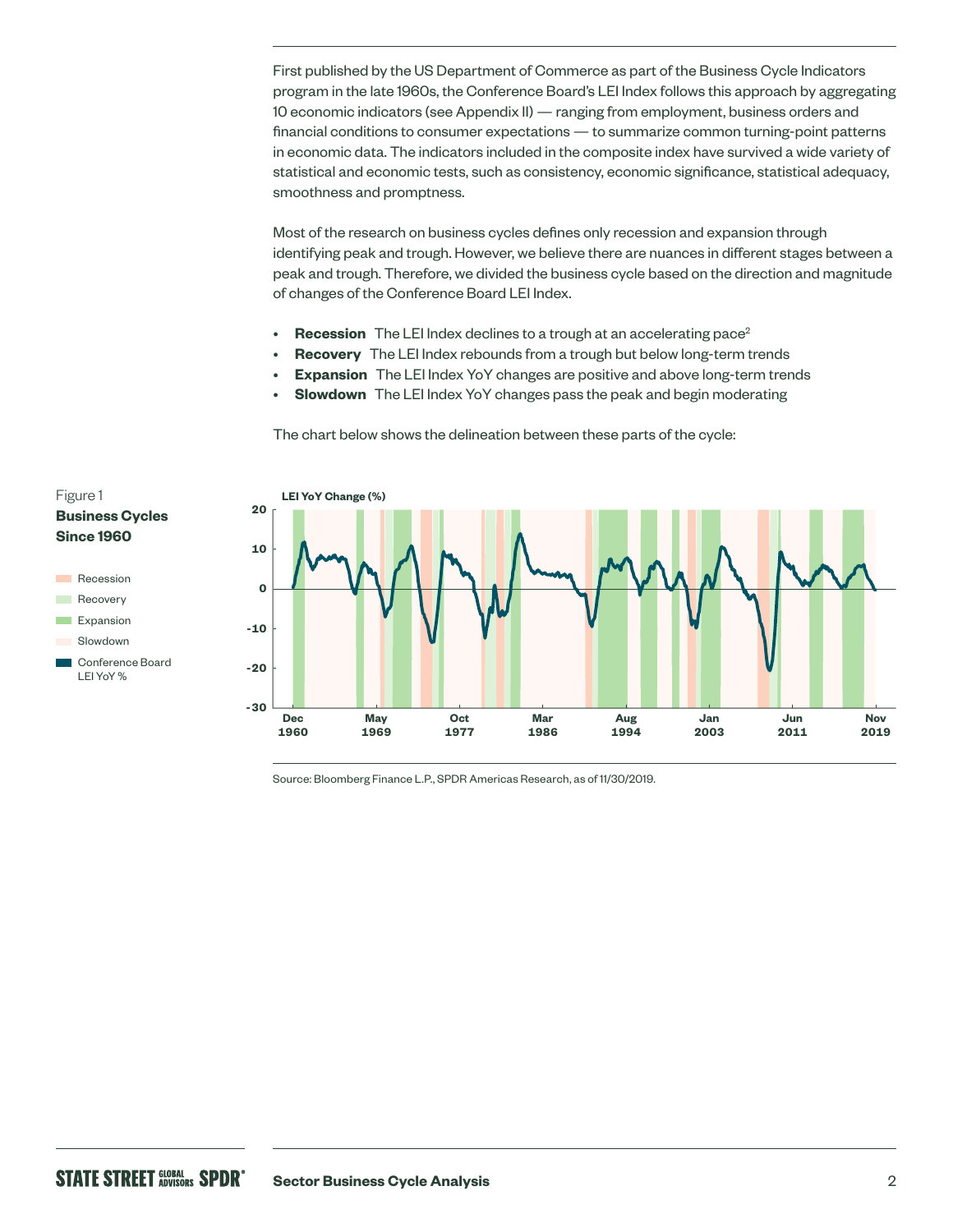## **Evaluating Sector Performance Over Multiple Business Cycles**

Although Global Industry Classification Standard (GICS) sector classification has become widely recognized and tracked by market participants, its performance history is limited, going back to only 1989 and covering only three recessions. To get a comprehensive account of sector performance over multiple business cycles, we leverage the performance data of Kenneth French 48 SIC-based (Standard Industrial Classification) industry portfolios based on the latest GICS sector definitions. We then equally weight industry performance to create a longer sector performance history that covers seven recession and recovery periods, 12 expansions and 11 slowdowns. Appendix I lists the GICS sectors assigned for the 48 SIC-based industry portfolios.

In order to fully evaluate sector performance over business cycles, we assess how well the sector performed and how consistent the performance is in each type of cycle by using the following six metrics:

- **1** Average monthly sector return
- **2** Average monthly sector excess return over the broad market<sup>3</sup>
- **3** Average return of the sector over each business cycle<sup>4</sup>
- **4** Average excess return of the sector over each business cycle
- **5** Percentage of months when the sector outperformed the broader market
- **6** Percentage of cycles when the sector outperformed the broader market

We then calculate the sector z-scores based on these metrics to standardize results across all sectors and allow for easy comparison. Next, we calculate a composite score by equally weighting each metric to identify top and bottom three sectors for each business cycle.

## **Four Stages of the Business Cycle**

**Recession** During a recession, economic activities fall significantly across the board, with declining economic outputs and aggregate demand from both consumers and businesses. It features increasing unemployment, low consumer confidence and contractionary domestic production. Monetary policy attempts to increase aggregate demand by lowering interest rates and increasing the money supply.

**Recovery** During a recovery, the economy rebounds sharply from the bottom, but below trend. GDP growth and aggregate demand accelerate. Consumers become more positive about economic growth, start taking advantage of the low interest rates and increase their discretionary spending, while businesses stop cutting back on commercial activities.

**Expansion** Economic growth reaches the cycle peak. Amid rosy economic prospects and increasing corporate profits, companies begin to allocate capital to expand business and improve productivity to meet increasing demand. Interest rates start rising from their relatively low levels.

**Slowdown** Capacity utilization usually reaches cycle peaks and economic output gaps turn positive, meaning the economy is running beyond full capacity. Limited capacity constrains economic growth from accelerating further, leading to positive but decelerating growth. Monetary policy becomes more restrictive to steer the economy away from overheating.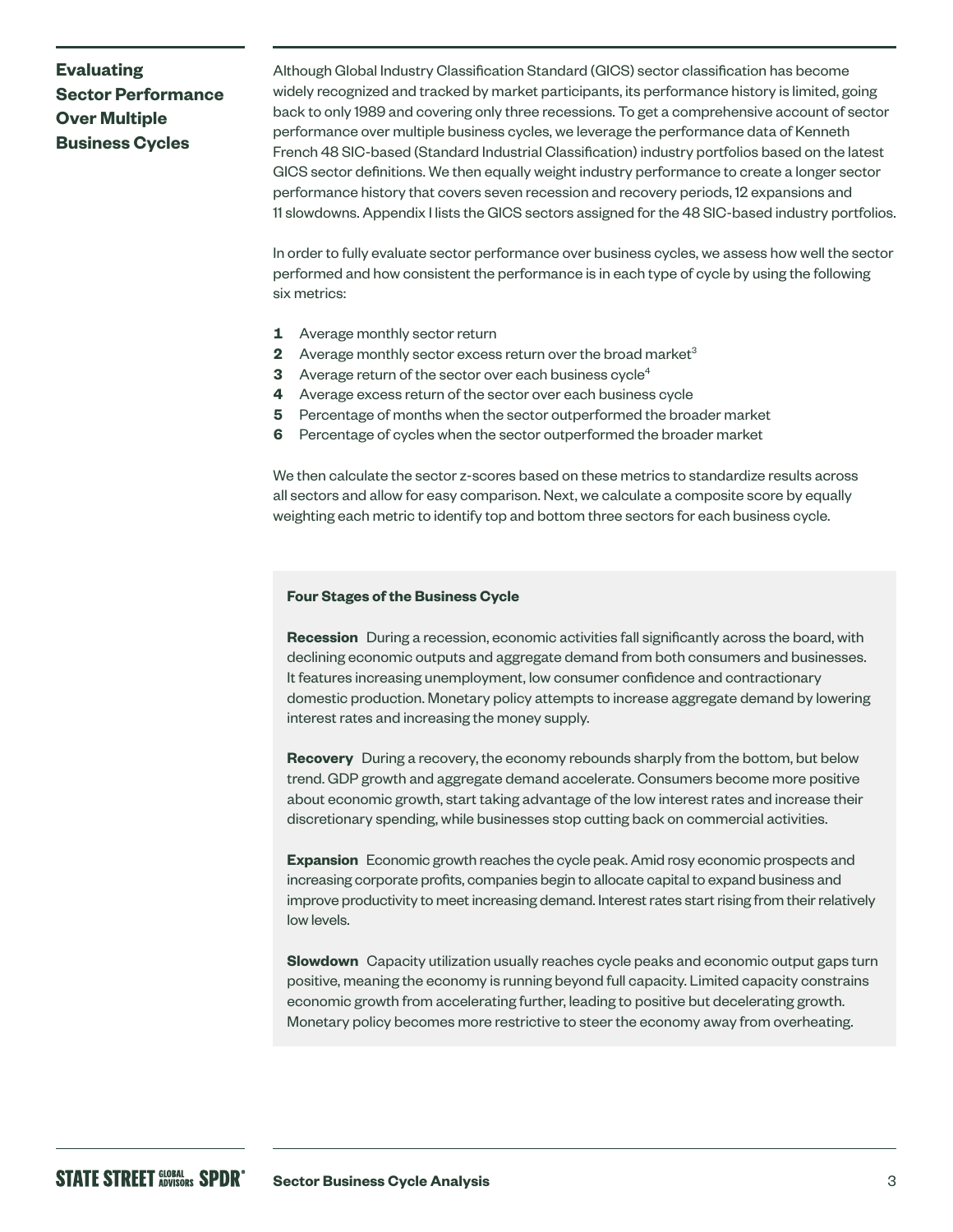Our findings on sector performance during different phases follow:

## Figure 2 **Recession**

|                                                     | Cons.<br>Disc. | Cons.<br><b>Staples</b> | <b>Energy</b> | <b>Financials</b> | <b>Health</b><br>Care | <b>Industrials</b> | <b>Materials</b> | Real<br><b>Estate</b> | <b>Technology</b> | <b>Utilities</b> |
|-----------------------------------------------------|----------------|-------------------------|---------------|-------------------|-----------------------|--------------------|------------------|-----------------------|-------------------|------------------|
| Average Monthly Return (%)                          | $-1.5$         | $-0.1$                  | $-0.2$        | $-1.8$            | $-0.5$                | $-1.7$             | $-1.4$           | $-3.1$                | $-2.5$            | $-0.3$           |
| Average Monthly<br>Excess Return (%)                | 0.1            | 1.5                     | 1.4           | $-0.2$            | 1.1                   | $-0.1$             | 0.2              | $-1.5$                | $-0.9$            | 1.3              |
| Average Period Return (%)                           | $-12.0$        | 1.0                     | $-3.5$        | $-13.3$           | $-2.9$                | $-14.8$            | $-11.5$          | $-21.6$               | $-20.3$           | $-1.6$           |
| Average Period<br>Excess Return (%)                 | 1.0            | 14.0                    | 9.0           | 0.0               | 10.0                  | $-2.0$             | 1.0              | $-9.0$                | $-7.0$            | 11.0             |
| Hit Rate (% of Months<br>Outperforming the Market)  | 49.3           | 70.4                    | 53.5          | 53.5              | 59.2                  | 46.5               | 47.9             | 43.7                  | 39.4              | 60.6             |
| Hit Rate (% of Periods<br>Outperforming the Market) | 29.0           | 86.0                    | 71.0          | 43.0              | 86.0                  | 29.0               | 43.0             | 14.0                  | 14.0              | 100.0            |
| Aggregated Z-Score                                  | $-2.0$         | 8.3                     | 4.6           | $-2.0$            | 5.2                   | $-3.4$             | $-1.3$           | $-8.6$                | $-7.7$            | 6.6              |

Source: Kenneth French Data Library, SPDR Americas Research, as of November 30, 2019. The top three sectors are shaded in green. The bottom three are shaded in orange.

> During a recession, as shown in the table above, noncyclical sectors, like **Consumer Staples, Utilities** and **Health Care**, performed well, as their business ties to nondiscretionary spending are less sensitive to economic fluctuations. They outperformed the broader market by an average of more than 10% during six of seven recession periods. **Real Estate** and **Technology** are among the worst-performing sectors across all the metrics. As their business ties to highly discretionary spending from both consumers and businesses, these sectors tend to be the first to experience spending cuts during periods of diminishing income and business activities.

## Figure 3

## **Recovery**

|                                                     | Cons.<br>Disc. | Cons.<br><b>Staples</b> | <b>Energy</b> | <b>Financials</b> | <b>Health</b><br>Care | <b>Industrials</b> | <b>Materials</b> | Real<br><b>Estate</b> | <b>Technology</b> | <b>Utilities</b> |
|-----------------------------------------------------|----------------|-------------------------|---------------|-------------------|-----------------------|--------------------|------------------|-----------------------|-------------------|------------------|
| Average Monthly Return (%)                          | 3.4            | 1.9                     | 2.8           | 2.4               | 2.3                   | 2.9                | 3.0              | 3.6                   | 3.0               | 1.6              |
| Average Monthly<br>Excess Return (%)                | 1.1            | $-0.3$                  | 0.6           | 0.1               | 0.0                   | 0.6                | 0.7              | 1.3                   | 0.7               | $-0.6$           |
| Average Period Return (%)                           | 33.1           | 18.0                    | 27.1          | 23.1              | 21.4                  | 27.4               | 29.3             | 39.2                  | 28.4              | 14.7             |
| Average Period<br>Excess Return (%)                 | 12.0           | $-3.0$                  | 6.0           | 2.0               | 0.0                   | 6.0                | 8.0              | 18.0                  | 7.0               | $-7.0$           |
| Hit Rate (% of Months<br>Outperforming the Market)  | 64.5           | 43.5                    | 53.2          | 54.8              | 46.8                  | 56.5               | 61.3             | 58.1                  | 53.2              | 45.2             |
| Hit Rate (% of Periods<br>Outperforming the Market) | 86.0           | 29.0                    | 57.0          | 57.0              | 43.0                  | 71.0               | 71.0             | 57.0                  | 71.0              | 29.0             |
| Aggregated Z-Score                                  | 7.3            | $-7.5$                  | 0.8           | $-1.5$            | $-4.1$                | 2.2                | 3.8              | 7.2                   | 2.3               | $-9.1$           |

Source: Kenneth French Data Library, SPDR Americas Research, as of November 30, 2019. The top three sectors are shaded in green. The bottom three are shaded in orange.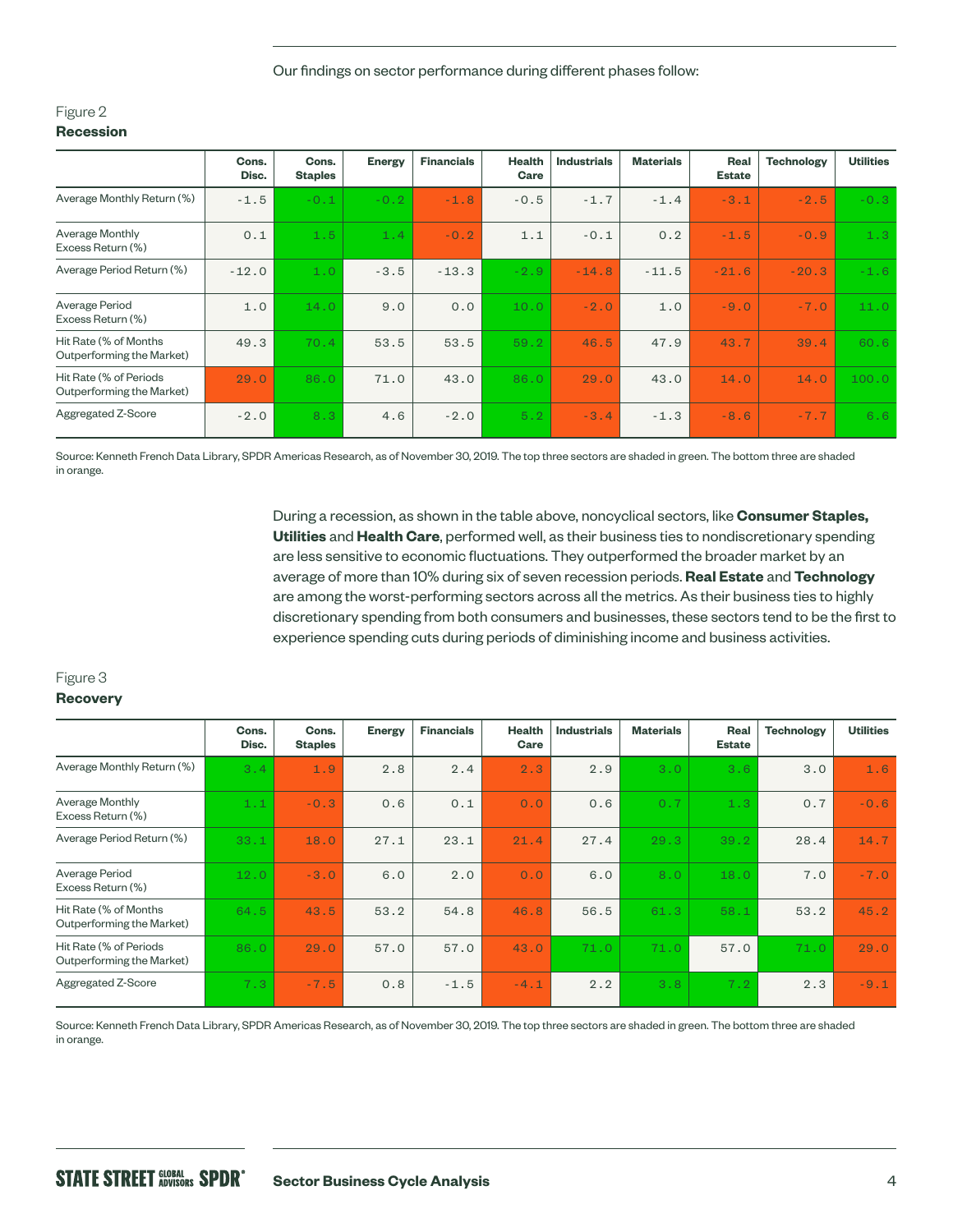In a recovery phase, improvement in the labor market and consumer confidence leads to increases in discretionary spending on restaurants, travel and durable goods,<sup>5</sup> benefiting **Consumer Discretionary** sectors. While recessions tend to hit the real estate market hard, the low interest rates and easing monetary policy following the recession make it cheaper and easier to purchase real estate. The recovery in commercial activities also lifts the value of commercial real estate, contributing to the **Real Estate** sector's outperformance. The outperformance of Consumer Discretionary is more consistent than that of Real Estate, given its higher hit rate on both a monthly and periodic basis. On the other hand, sectors that are favored during the recession — **Consumer Staples, Utilities** and **Health Care** — lose their attraction as the market rebounds and investors embrace more cyclical sectors to capture upturns in the market.

## Figure 4 **Expansion**

|                                                     | Cons.<br>Disc. | Cons.<br><b>Staples</b> | <b>Energy</b> | <b>Financials</b> | <b>Health</b><br>Care | <b>Industrials</b> | <b>Materials</b> | Real<br><b>Estate</b> | <b>Technology</b> | <b>Utilities</b> |
|-----------------------------------------------------|----------------|-------------------------|---------------|-------------------|-----------------------|--------------------|------------------|-----------------------|-------------------|------------------|
| Average Monthly Return (%)                          | 1.4            | 0.9                     | 1.2           | 1.7               | 1.0                   | 1.4                | 1.2              | 1.5                   | 1.8               | 0.7              |
| Average Monthly<br>Excess Return (%)                | 0.1            | $-0.4$                  | $-0.2$        | 0.4               | $-0.3$                | 0.1                | $-0.2$           | 0.1                   | 0.5               | $-0.6$           |
| Average Period Return (%)                           | 16.6           | 10.6                    | 15.5          | 18.7              | 10.8                  | 16.2               | 13.1             | 17.8                  | 21.0              | 7.6              |
| Average Period<br>Excess Return (%)                 | 1.0            | $-5.0$                  | 0.0           | 3.0               | $-4.0$                | 1.0                | $-2.0$           | 3.0                   | 6.0               | $-8.0$           |
| Hit Rate (% of Months<br>Outperforming the Market)  | 50.7           | 47.3                    | 47.8          | 58.0              | 47.3                  | 51.7               | 46.8             | 51.7                  | 51.7              | 41.5             |
| Hit Rate (% of Periods<br>Outperforming the Market) | 73.0           | 45.0                    | 45.0          | 91.0              | 27.0                  | 55.0               | 55.0             | 55.0                  | 82.0              | 9.0              |
| Aggregated Z-Score                                  | 2.8            | $-4.7$                  | $-0.9$        | 8.0               | $-5.0$                | 2.1                | $-1.9$           | 3.3                   | 7.6               | $-10.3$          |

Source: Kenneth French Data Library, SPDR Americas Research, as of November 30, 2019. The top three sectors are shaded in green. The bottom three are shaded in orange.

> The expansion phase features narrow sector dispersion, as economic growth accelerates to its peak and more sectors benefit from the economic boom. Market returns are at their second best during this phase, following behind the recovery phase, but the duration of this phase tends to be longer. During this phase, capacity utilization tends to increase significantly, to its peak, as shown in Figure 5.

Businesses feel more confident about their growth prospects and start expanding, allocating more capital to improve productivity, such as investing in **Technology**. Interest rates also start moving up from very low levels. Increasing loan volume and higher interest rates tend to benefit **Financials**. Technology's and Financials' outperformance is quite consistent, as they beat the market in 10 out of 12 expansion phases. Noncyclical sectors continue to be out of favor during the economic expansion phase.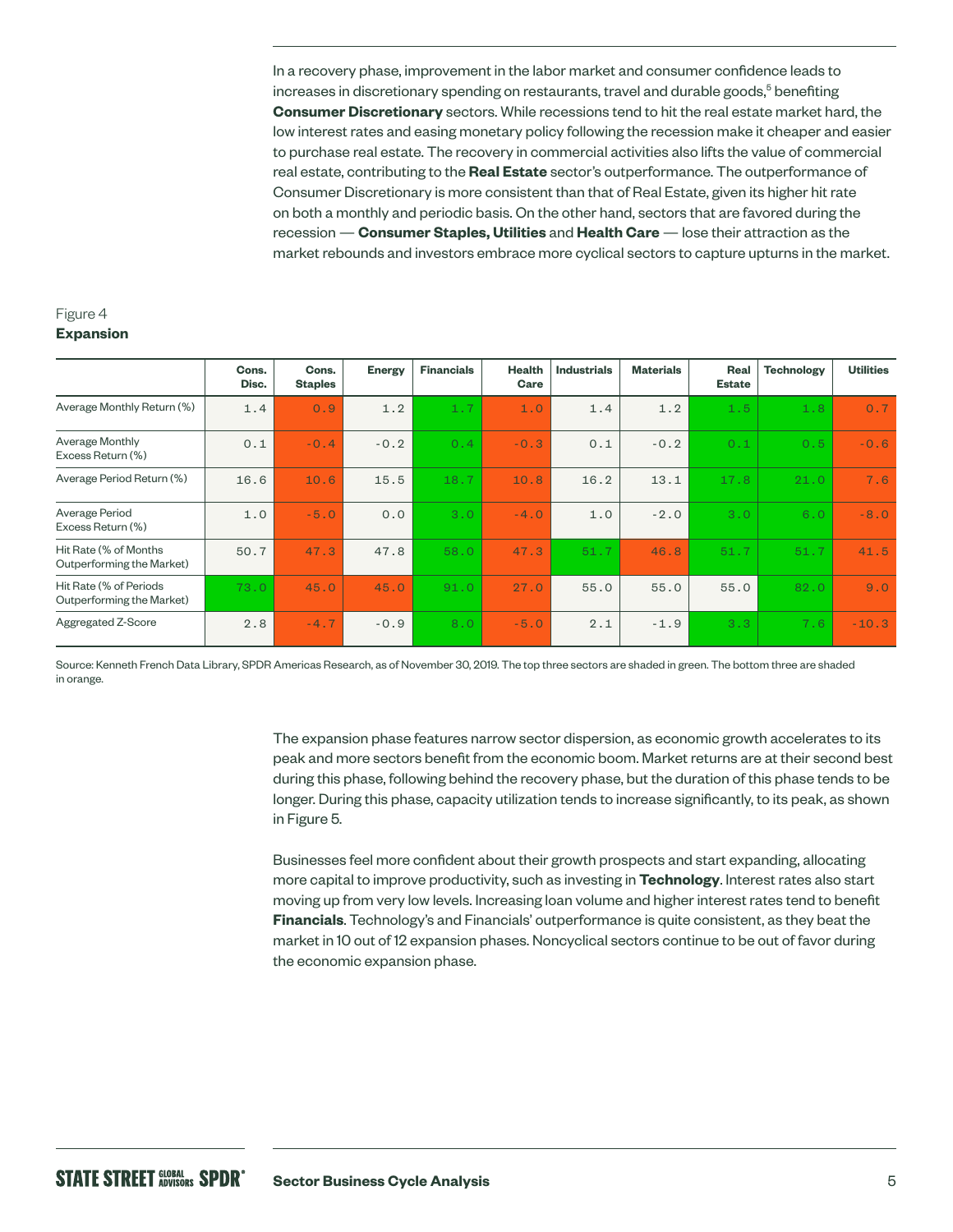## Figure 5 **US Capacity Utilization During Expansion Phases**

**Expansion Capacity Utilization** 



Source: Bloomberg Finance L.P., SPDR Americas Research, as of 11/30/2019.

## Figure 6

### **Slowdown**

|                                                     | Cons.<br>Disc. | Cons.<br><b>Staples</b> | <b>Energy</b> | <b>Financials</b> | <b>Health</b><br>Care | <b>Industrials</b> | <b>Materials</b> | Real<br><b>Estate</b> | <b>Technology</b> | <b>Utilities</b> |
|-----------------------------------------------------|----------------|-------------------------|---------------|-------------------|-----------------------|--------------------|------------------|-----------------------|-------------------|------------------|
| Average Monthly Return (%)                          | 0.8            | 1.3                     | 1.0           | 1.0               | 1.3                   | 1.1                | 0.9              | 0.5                   | 1.0               | 1.0              |
| Average Monthly<br>Excess Return (%)                | $-0.1$         | 0.3                     | 0.0           | 0.0               | 0.3                   | 0.1                | $-0.1$           | $-0.4$                | 0.0               | 0.1              |
| Average Period Return (%)                           | 5.5            | 14.6                    | 8.5           | 13.7              | 15.0                  | 11.9               | 6.5              | 2.4                   | 10.1              | 11.8             |
| Average Period<br>Excess Return (%)                 | $-5.0$         | 4.0                     | $-2.0$        | 4.0               | 5.0                   | 2.0                | $-4.0$           | $-8.0$                | 0.0               | 2.0              |
| Hit Rate (% of Months<br>Outperforming the Market)  | 46.9           | 57.9                    | 51.4          | 48.0              | 54.2                  | 53.1               | 48.3             | 44.7                  | 48.9              | 50.3             |
| Hit Rate (% of Periods<br>Outperforming the Market) | 36.0           | 73.0                    | 55.0          | 36.0              | 73.0                  | 73.0               | 36.0             | 27                    | 45.0              | 55.0             |
| Aggregated Z-Score                                  | $-5.4$         | 8.1                     | $-0.3$        | 0.5               | 7.3                   | 3.8                | $-3.8$           | $-10.8$               | $-0.9$            | 1.4              |

Source: Kenneth French Data Library, SPDR Americas Research, as of November 30, 2019. The top three sectors are shaded in green. The bottom three are shaded in orange.

> As economic growth decelerates and input costs increase, corporate profitability growth comes under pressure, remaining positive but slowing down. Given capacity and efficiency constraints, companies spend more on capital expenditures to meet demand, but there is usually a lag between the deployment of capex and rising productivity. The overall market return is at its second worst during this phase. Investors start positioning more defensively and reducing their allocation to economically sensitive sectors in anticipation of the next economic downturn. This leads to the outperformance of **Health Care** and **Consumer Staples** and the underperformance of **Consumer Discretionary** and **Real Estate**. **Industrials** is the third-best-performing sector, as it benefits from increasing investment in capital products. However, increases in capex did not occur or were not significant every time economic growth slowed. As shown in Figure 7, during the 1984–1989, 2014–2016 and 2019 slowdowns, private nonresidential fixed investment declined significantly, leading to **Industrials'** underperformance in all three periods.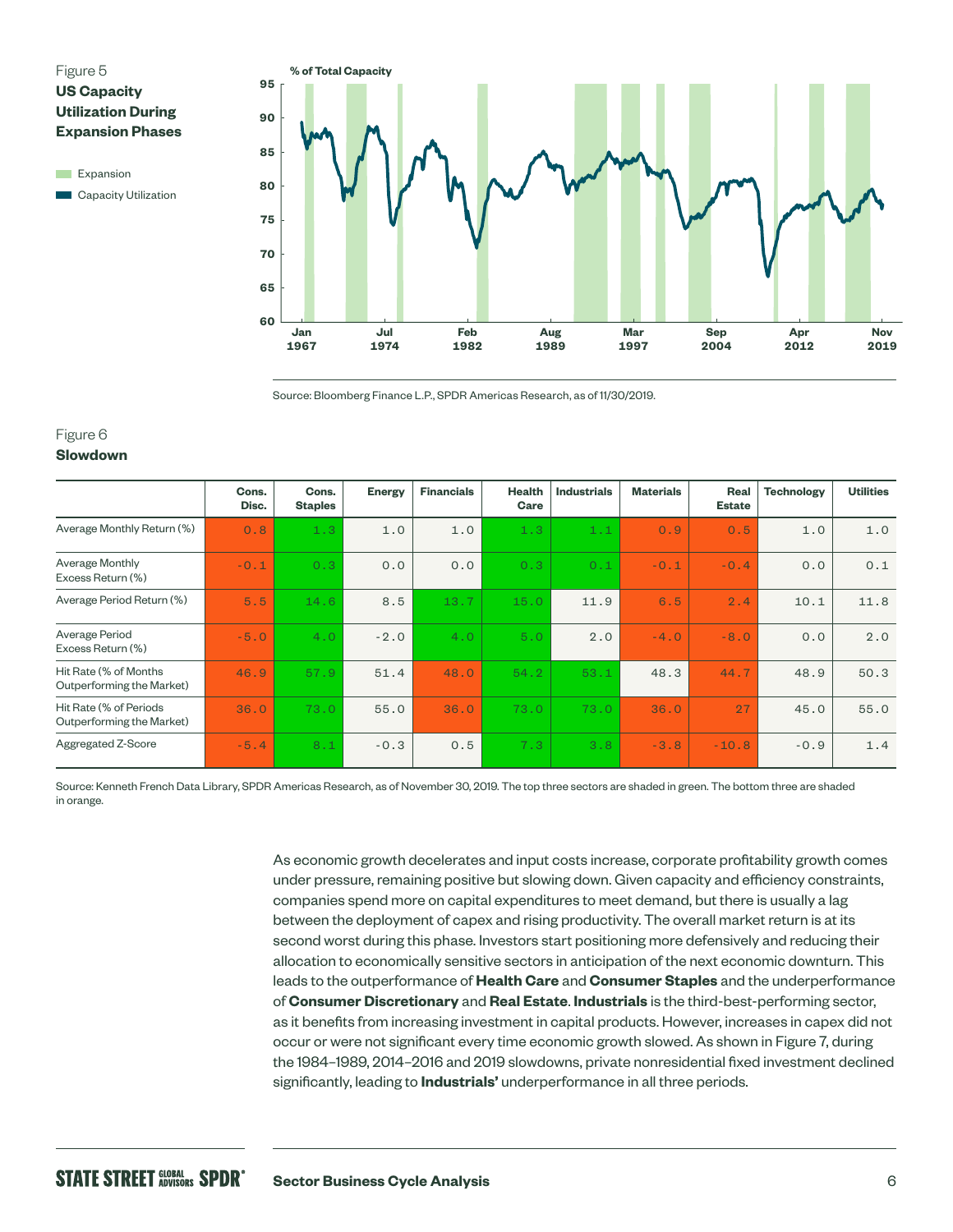## Figure 7

**Private Nonresidential Fixed Investment During Slowdown Phases** 

**Slowdown Private Nonresidential** 

Fixed Investment



Source: Bloomberg Finance L.P., SPDR Americas Research, as of 09/30/2019.

## **Outliers**

Figure 8 **Commodity Prices During Business Cycles**

**Recession Recovery Expansion** Slowdown

Spot Index

**Materials** and **Energy** are commonly expected to perform well during a slowdown, as the positive output gap during this phase tends to lead prices of oil and basic materials higher and contribute to profitability. However, as these markets have become more integrated with the global market, the boom of commodity prices during US economic slowdowns has occurred less frequently since the 1980s.



Source: Bloomberg Finance L.P., SPDR Americas Research, as of 12/31/2019.

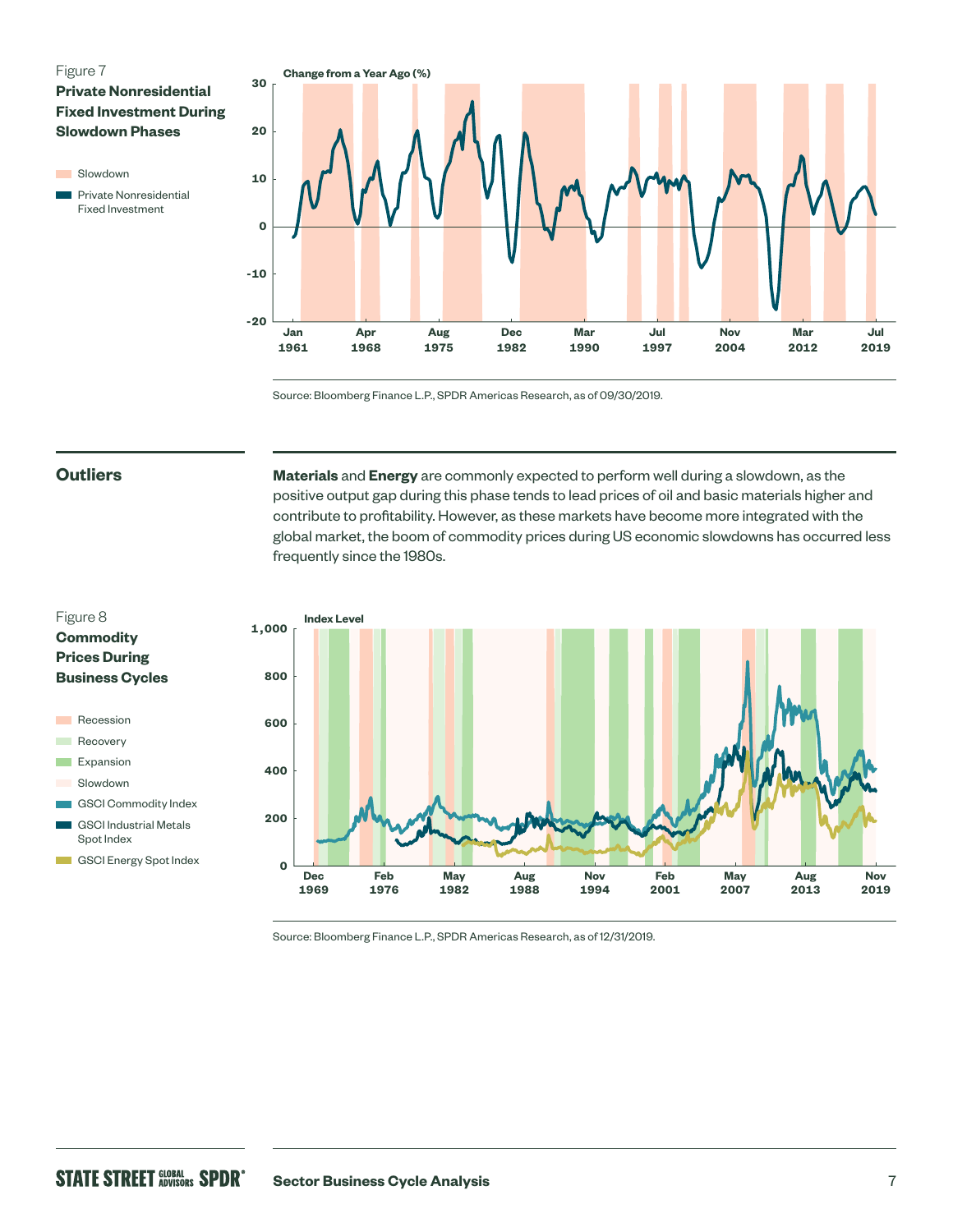**Energy** did not make the top/bottom three sectors during any business cycle, indicating it may not be as sensitive to US economic cycles as most people think it is. Energy company profitability is directly tied to oil prices. Given the fungibility of the industry outputs and highly connected global commodity market, energy firms' profits are more driven by the oil supply and demand worldwide. Since OPEC member countries produce approximately 40% of the world's crude oil and oil exports represent 60% of the total petroleum traded internationally, OPEC's actions have significant influence on global oil prices,<sup>6</sup> impacting US energy firms' profits. Furthermore, geopolitical tensions can play a big role in OPEC's actions, introducing more idiosyncratic risks to the sector. For example, the oil embargo imposed by Arab producers against the western world in 1973, the Gulf War in the 1990s and, more recently, Venezuela's oil crisis all impacted the market. Also, the supply glut in 2015 caused by the adoption of fracking technology shocked the energy market, weighing down energy stocks while the broad economy was slowing down.

**Materials** Firstly, negative idiosyncratic industry events coincided with certain slowdown periods. In the 1990s, the emergence of state-controlled chemicals and mining companies in developing countries undercut US producers and miners' market shares and pricing power. In 1997–1998, the Asia/EM financial crisis reduced global demand for metals and mining products. Traditional metals and minerals exporters, such as Russia and Brazil, turned to the US — where the economy was more insulated from the crisis — to dump their extra capacity. Even though US demand of basic materials was strong in the late stage of expansion, metal prices dropped by 25% because of the flood of foreign supply, sending metal & mining stocks down by 21%, compared with a positive return of 43% for the S&P 500 Index, as shown in Figure 9.



Source: Bloomberg Finance L.P., SPDR Americas Research, for the period from Nov. 1, 1997 to Mar. 31, 1999.

Secondly, given that only 15% of the US GDP is contributed to by goods-producing industries, compared with 80% by service-producing industries, the US economy has become more service-based and less reliant on resource-intensive production. The shift of the global manufacturing center to Asia drove flows of natural resources to that region. Therefore, **Materials** may have become less sensitive to the overall US economic cycles but more impacted by global economic conditions.

## Figure 9 **Metal Prices vs. Metal & Mining Industry Relative Performance During the 1997–1999 Economic Slowdown**



S&P GSCI Industrial Metals Spot Index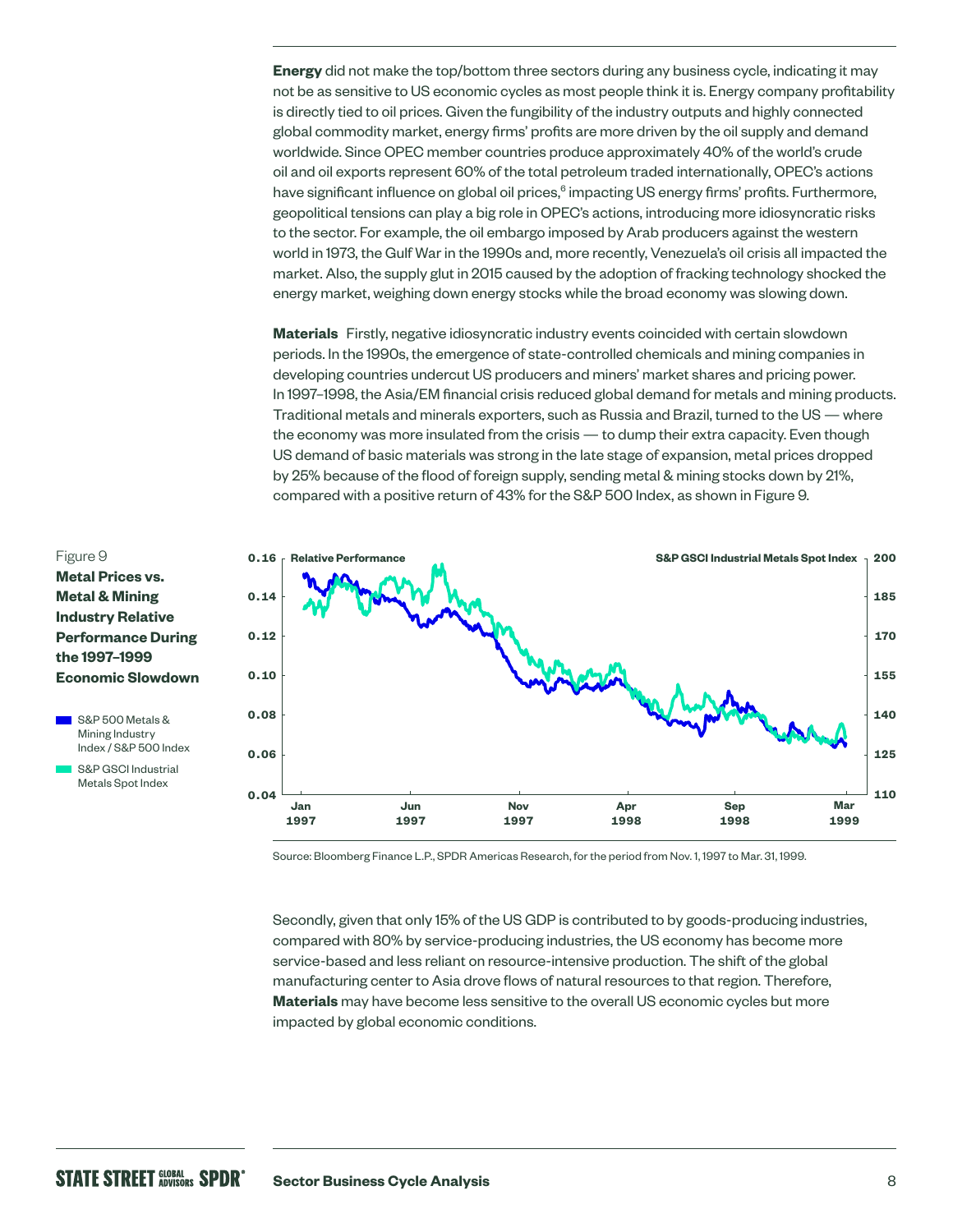## **Establishing a Sector Roadmap for Business Cycles**

Below are the 11 GICS sectors' aggregated z-scores based on the six metrics. Given that the new Communication Services consists of former Technology, Consumer Discretionary, and Telecommunication stocks, we calculated its z-score as the weighted average of the three sectors' z-scores.

## Figure 10 **Sector Z-Scores for Business Cycles**

|           | Cons.<br>Disc. | Cons.<br><b>Staples</b> | <b>Energy</b> | <b>Financials</b> | <b>Health</b><br>Care | <b>Industrials</b> | <b>Materials</b> | Real<br><b>Estate</b> | Technology | <b>Utilities</b> | Comm.<br><b>Services</b> |
|-----------|----------------|-------------------------|---------------|-------------------|-----------------------|--------------------|------------------|-----------------------|------------|------------------|--------------------------|
| Recession | $-2.0$         | 8.3                     | 4.6           | $-2.0$            | 5.2                   | $-3.4$             | $-1.3$           | $-8.6$                | $-7.7$     | 6.6              | $-4.3$                   |
| Recovery  | 7.3            | $-7.5$                  | 0.8           | $-1.5$            | $-4.1$                | 2.2                | 3.8              | 7.2                   | 2.3        | $-9.1$           | 1.1                      |
| Expansion | 2.8            | $-4.7$                  | $-0.9$        | 8.0               | $-5.0$                | 2.1                | $-1.9$           | 3.3                   | 7.6        | $-10.3$          | 3.9                      |
| Slowdown  | $-5.4$         | 8.1                     | $-0.3$        | 0.5               | 7.3                   | 3.8                | $-3.8$           | $-10.8$               | $-0.9$     | 1.4              | $-1.9$                   |

Source: SPDR Americas Research, as of November 30, 2019. The top three sectors are shaded in green. The bottom three are shaded in orange.

Based on the z-scores above, we created the sector road map below to show sector positioning in different part of the business cycle.

## Figure 11

## **A Sector Roadmap for Business Cycles**

| <b>Expansion</b>                                                                                                                                                              | <b>Slowdown</b>                                                                                                                                              | <b>Recession</b>                                                                                                                                                             | Recovery                                                                                                                                                                                                                 |
|-------------------------------------------------------------------------------------------------------------------------------------------------------------------------------|--------------------------------------------------------------------------------------------------------------------------------------------------------------|------------------------------------------------------------------------------------------------------------------------------------------------------------------------------|--------------------------------------------------------------------------------------------------------------------------------------------------------------------------------------------------------------------------|
| • Growth reaches its peak<br>• Increasing capex to improve<br>productivity and meet increasing<br>demand<br>• Interest rates start rising from their<br>relatively low levels | • Capacity utilization peaks<br>• Positive output gaps<br>• Positive but decelerating growth<br>• More restrictive monetary policy                           | • Declining economic outputs<br>• Falling demand from both<br>consumers and businesses<br>• Increasing unemployment<br>• Low consumer confidence<br>• Easing monetary policy | • Economy rebounds but below trends<br>• Consumer expectations improve<br>• Discretionary spending increases<br>• Businesses stop cutting back on<br>commercial activities<br>• Monetary policy remains<br>accommodative |
| ++<br>Financials<br>Technology<br>٠<br><b>Communication Services</b><br><b>Consumer Staples</b><br><b>Health Care</b><br>Utilities                                            | $+ +$<br><b>Consumer Staples</b><br><b>Health Care</b><br>٠<br><b>Industrials</b><br><b>Materials</b><br><b>Consumer Discretionary</b><br><b>Real Estate</b> | $+ +$<br><b>Consumer Staples</b><br><b>Utilities</b><br>٠<br><b>Health Care</b><br><b>Communication Services</b><br><b>Real Estate</b><br>Technology                         | $+ +$<br><b>Consumer Discretionary</b><br><b>Real Estate</b><br>٠<br><b>Materials</b><br><b>Health Care</b><br><b>Consumer Staples</b><br>Utilities                                                                      |

Source: SPDR Americas Research, as of 12/31/2019. ++/-- indicates the two best/worst-performing sectors. +/- indicates the third-best/worst-performing sectors. **For illustrative purposes only.**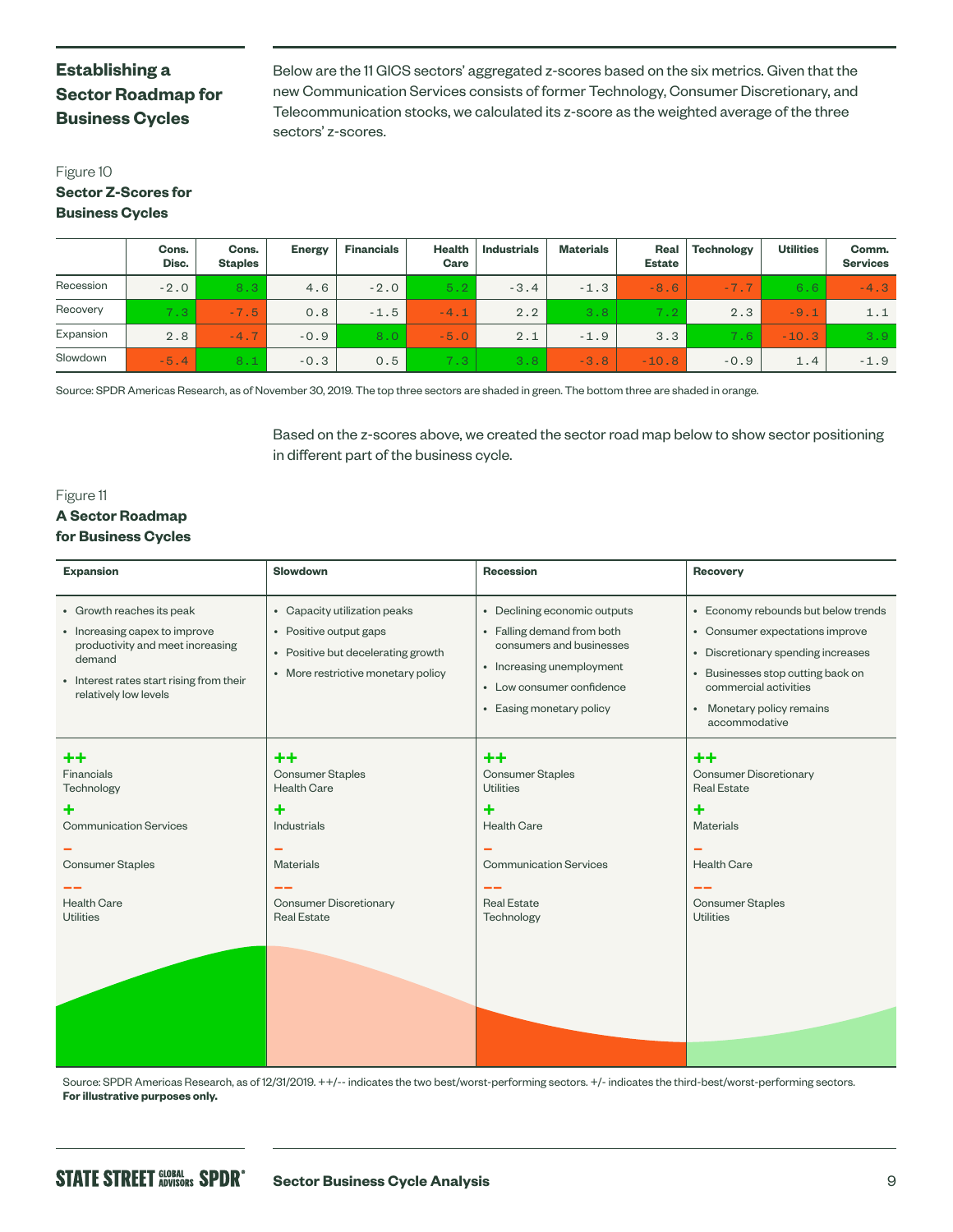The above sector business cycle analysis provides a general view on how sectors perform during different parts of the economic cycle. Unique characteristics and the idiosyncratic nature of each cycle warrants individual analysis on a case-by-case basis. Furthermore, secular industry trends and/or technological shifts that are less impacted by cyclical economic development may exist throughout multiple cycles and provide long-term growth opportunities. For example, booming biotechnological innovations, emerging robotics and automation backed by Artificial Intelligence (AI) all increase the demand for cybersecurity defense.

## **Appendix 1**

## **SIC Sector and GICS Sector Mapping**

| <b>SIC Sector</b>                  | <b>GICS Sector</b> | <b>SIC Sector</b>                        | <b>GICS Sector</b> |
|------------------------------------|--------------------|------------------------------------------|--------------------|
| Agriculture                        | Cons. Staples      | <b>Precious Metals</b>                   | Materials          |
| <b>Food Products</b>               | Cons. Staples      | Non-Metallic and Industrial Metal Mining | <b>Materials</b>   |
| Candy & Soda                       | Cons. Staples      | Coal                                     | Energy             |
| Beer & Liquor                      | Cons. Staples      | Petroleum and Natural Gas                | Energy             |
| <b>Tobacco Products</b>            | Cons. Staples      | Utilities                                | Utilities          |
| Recreation                         | Cons. Disc.        | Communication                            | Communication      |
| Entertainment                      | Cons. Disc.        | <b>Personal Services</b>                 | Cons. Disc.        |
| Printing and Publishing            | Communication      | <b>Business Services</b>                 | <b>Industrials</b> |
| <b>Consumer Goods</b>              | Cons. Disc.        | Computers                                | Technology         |
| Apparel                            | Cons. Disc.        | <b>Computer Software</b>                 | Technology         |
| Healthcare                         | <b>Health Care</b> | Electronic Equipment                     | Technology         |
| <b>Medical Equipment</b>           | <b>Health Care</b> | Measuring and Control Equipment          | Industrials        |
| <b>Pharmaceutical Products</b>     | <b>Health Care</b> | <b>Business Supplies</b>                 | Industrials        |
| Chemicals                          | <b>Materials</b>   | <b>Shipping Containers</b>               | <b>Materials</b>   |
| <b>Rubber and Plastic Products</b> | <b>Materials</b>   | Transportation                           | Industrials        |
| <b>Textiles</b>                    | Cons. Disc.        | Wholesale                                |                    |
| <b>Construction Materials</b>      | <b>Materials</b>   | Retail                                   | Cons. Disc.        |
| Construction                       | Industrials        | Restaurants, Hotels, Motels              | Cons. Disc.        |
| <b>Electrical Equipment</b>        | Tech               | <b>Banking</b>                           | Financials         |
| Automobiles and Trucks             | Cons. Disc.        | Insurance                                | Financials         |
| Aircraft                           | <b>Industrials</b> | <b>Real Estate</b>                       | <b>Real Estate</b> |
| Shipbuilding, Railroad Equipment   | <b>Industrials</b> | <b>Trading</b>                           | Financials         |
| Defense                            | <b>Industrials</b> | <b>Steel Works</b>                       | <b>Materials</b>   |

Source: SPDR Americas Research, Kenneth French Data Library, as of 12/31/2019.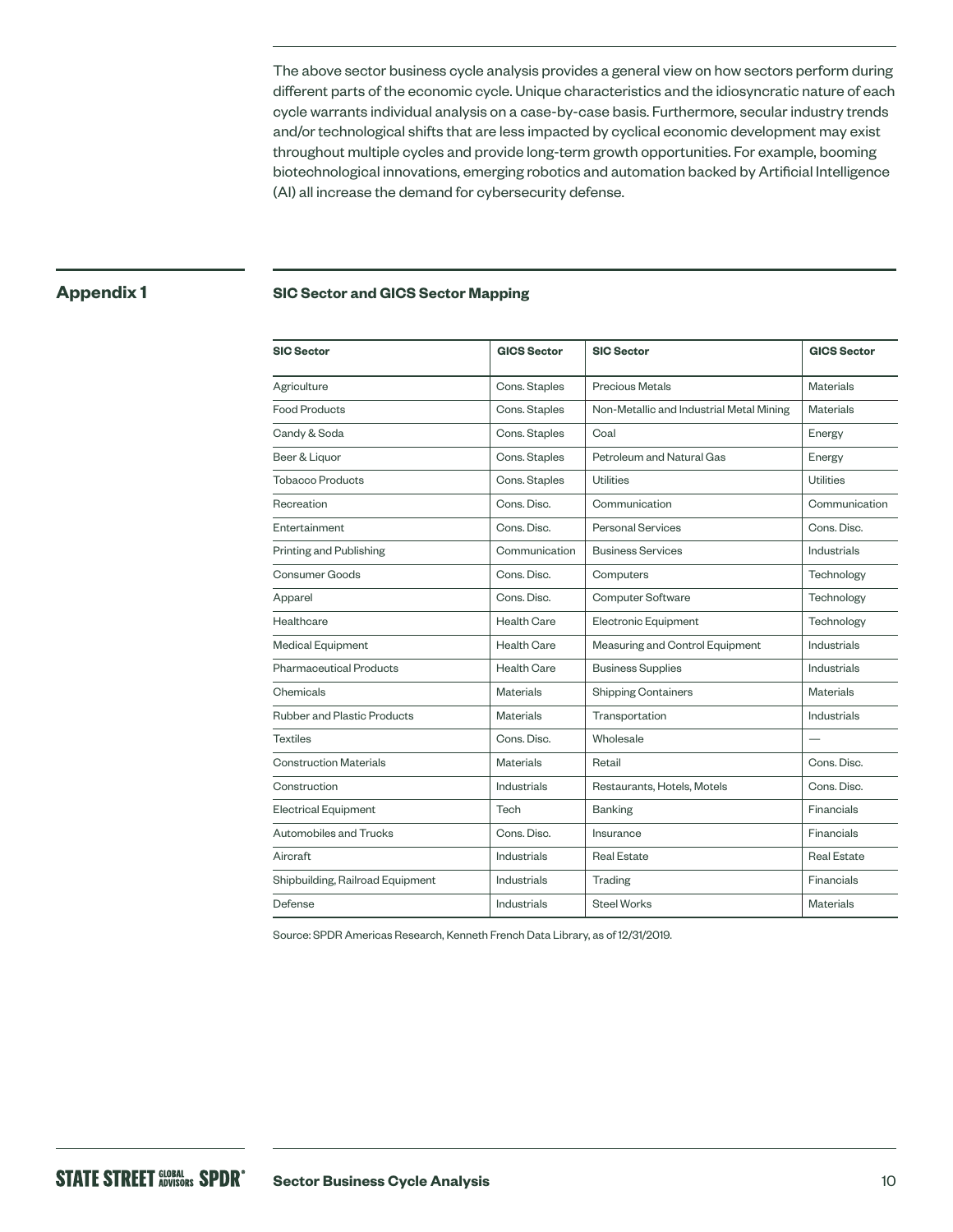## **Appendix 2 Ten Economic Indicators Consisting of the LEI Index**

- **1** Average weekly hours, manufacturing
- **2** Average weekly initial claims for unemployment insurance
- **3** Manufacturers' new orders, consumer goods and materials
- **4** ISM Index of new orders
- **5** Manufacturers' new orders, nondefense capital goods, excluding aircraft orders
- **6** Building permits, new private housing units
- **7** Stock prices, 500 common stocks
- **8** Leading Credit Index<sup>™</sup>
- **9** Interest rate spread, 10-year Treasury bonds less federal funds
- **10** Average consumer expectations for business conditions

Source: The Conference Board, as of 12/31/2018.

- **Endnotes** <sup>1</sup> Burns and Mitchell, *Measuring Business Cycles*, 1946, p. 21.
	- 2 When identifying recessionary periods, we made small adjustments to the beginning month to match with the economic peak identified by the National Bureau of Economic Research. The adjustments make the beginning month of recessions more aligned with the market downturn.
	- 3 The broad market performance is represented by the value-weight return of all CRSP firms incorporated in the US and listed on the NYSE, AMEX or NASDAQ.
- 4 Annualized return for the periods > 1 year, cumulative return for periods < 1 year.
- 5 How does consumer spending change during boom, recession, and recovery? Beyond the Numbers, June 2014, Vol. 3/No. 15, US Bureau of Labor Statistics.
- 6 EIA, What drives crude oil prices: Supply OPEC.